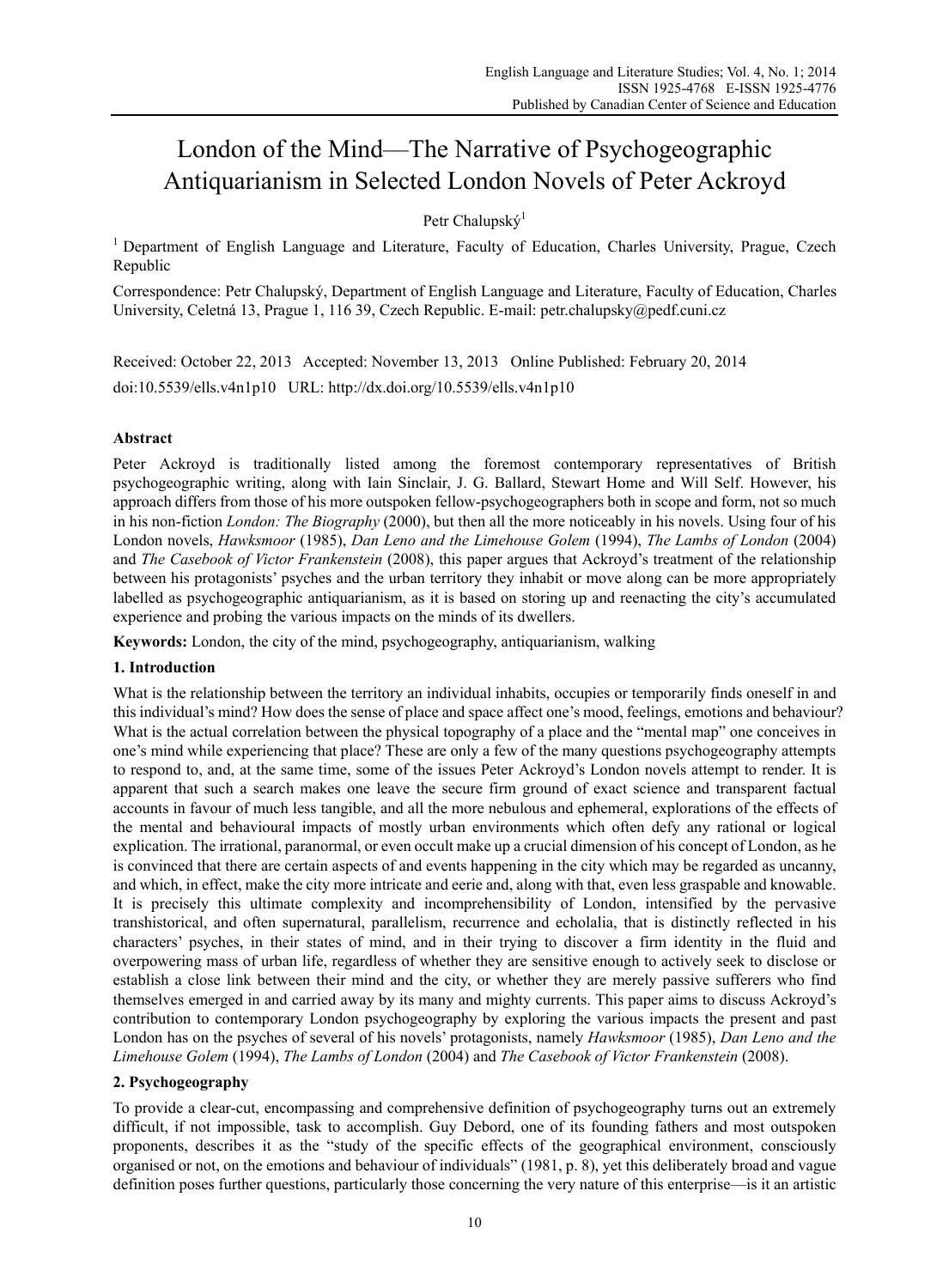movement, a narrative strategy, a set of loosely related ideas, a conscious or unconscious spatial practice, an avant-garde movement, or a subversive political act? As Merlin Coverley suggests, the answer is all these (and perhaps some more), since psychogeography keeps "resisting definition through a shifting series of interwoven themes and constantly being reshaped by its practitioners", as a result of which the "term has become so widely appropriated and has been used in support of such a bewildering array of ideas that it has lost much of its original significance" (2006, p. 10). It follows that psychogeography, most of all, represents a challenging tool for a new, and potentially more radical, reflection, transformation and redefinition of modern urban experience, be it for aesthetic, psychological, ideological or political purposes on the public level, as well as one for providing a "virtual map to the topography of one's consciousness" (Hayes, 2007, p. 8) on the personal level.

No matter how ambiguous and hard to define, psychogeography does possess several predominant characteristic features, out of which four seem to be of ultimate significance: urban walking, the spirit of political subversion, the focus on the mysterious and occult, and the preoccupation with rediscovering the past as a means of casting light on the present. As it derives from the imminent—physical, psychical or even intimate—experience with the urban terrain, the act of unrestricted walking, wandering or strolling around the city proves vital for all the psychogeographic practices, all the more because it gives one certain freedom of motion and spirit as it allows one to stray from the officially prescribed routes and explore the "[l]andscapes of the id" (Sinclair, 2003, p. 306)—the more forgotten, disreputable or otherwise marginal areas overlooked as mundane or banal not only by visitors and tourists, but also by the city's inhabitants. It is a moving or travelling in which the physical dimension is intrinsically interwoven with the mental, one in which thorough planning of the journey gives way to haphazard randomness, spontaneity, intuitiveness and immediateness. Such perception of the urban life naturally arouses interest in its dark and obscure aspects, such as criminality, violence, mysticism and occultism, and finds its vent in gothic and arcane representations of the city space. Psychogeography also fuses the present and the past, as recording the first necessitates excavating the latter. Seeing the city as a "place of dark imaginings […] is allied to an antiquarianism that views the present through the prism of the past and which lends itself to psychogeographical research that increasingly contrasts a horizontal movement across the topography of the city with a vertical descent through its past" (Coverley, 2006, p. 14). As psychogeography is primarily concerned with the lost or vanishing aspects of the urban space and experience, and, indeed, the suburban as well, it scrutinises both the intrinsic and extrinsic factors behind these processes, which means the forces of the *genius loci* that have been at work in determining the events which have happened in the area and lives of those who have inhabited it, as well as the external, material and political influences that have caused the transformation or disappearance of the original state.

Psychogeographic walking can be understood as an act of defiance against the present and the future, against the (post-)modern condition that allows, or even causes, the traces of the old city to be wiped out, obliterated, and sunk into oblivion. From the pragmatic perspective, such an act is from inevitably an ineffective and nostalgic one, as it cannot save, and it does not even attempt to do so, the vanishing aspects and properties of these areas. Such walking goes against the current of time, and against the grain of the conventionally habitual notion of urban progress and development, as it "blows back the years, especially in urban contexts. The solitary walker is, himself, an insurgent against the contemporary world, an ambulatory time traveller" (Self, 2007, p. 15). The avid practitioners of psychogeography are a set of reclusive, distinctive, and in the eyes of many eccentric, individuals rather than a social group of common interest and agenda, whose geographically sensitive psyche plastically transforms in response to the territorial impulses. They are concerned with the city's marginal, unofficial, and hidden-from-public-view places and routes, exploring their dark and obscure sides, and seeing the act of walking these areas and rediscovering their lost or forgotten properties as a reactionary act undermining the city's power-holding authorities by deliberately avoiding all the officially approved, proclaimed and promoted routes and territories. The true spirit of the city is thus to be revealed in its shabby backstreets, courtyards, waste-grounds, enclosures and other urban "no man's lands", rather than in the polished, convenient and visitor-friendly downtown sites.

The most prominent representatives of contemporary psychogeographic London writing are Iain Sinclair, J.G. Ballard, Stewart Home, Will Self and Peter Ackroyd. It is especially the first mentioned who is responsible for the current revival and popularity of psychogeography as a literary form. He reestablishes and adapts the figure of the *flâneur* for the rigours and challenges of his London expeditions, claiming that the concept of aimless urban strolling has been superseded by "the age of the stalker […], a stroller who sweats, a stroller who knows where he is going, but not why or how" (Sinclair, 2003, p. 75). For Sinclair, walking the streets becomes continuous research into the hidden layers of modern urban experience carried out through the ultimate immersion into the gravity field of its lines of force, resulting in a peculiar combination of spiritual visionariness, political discontent and artistic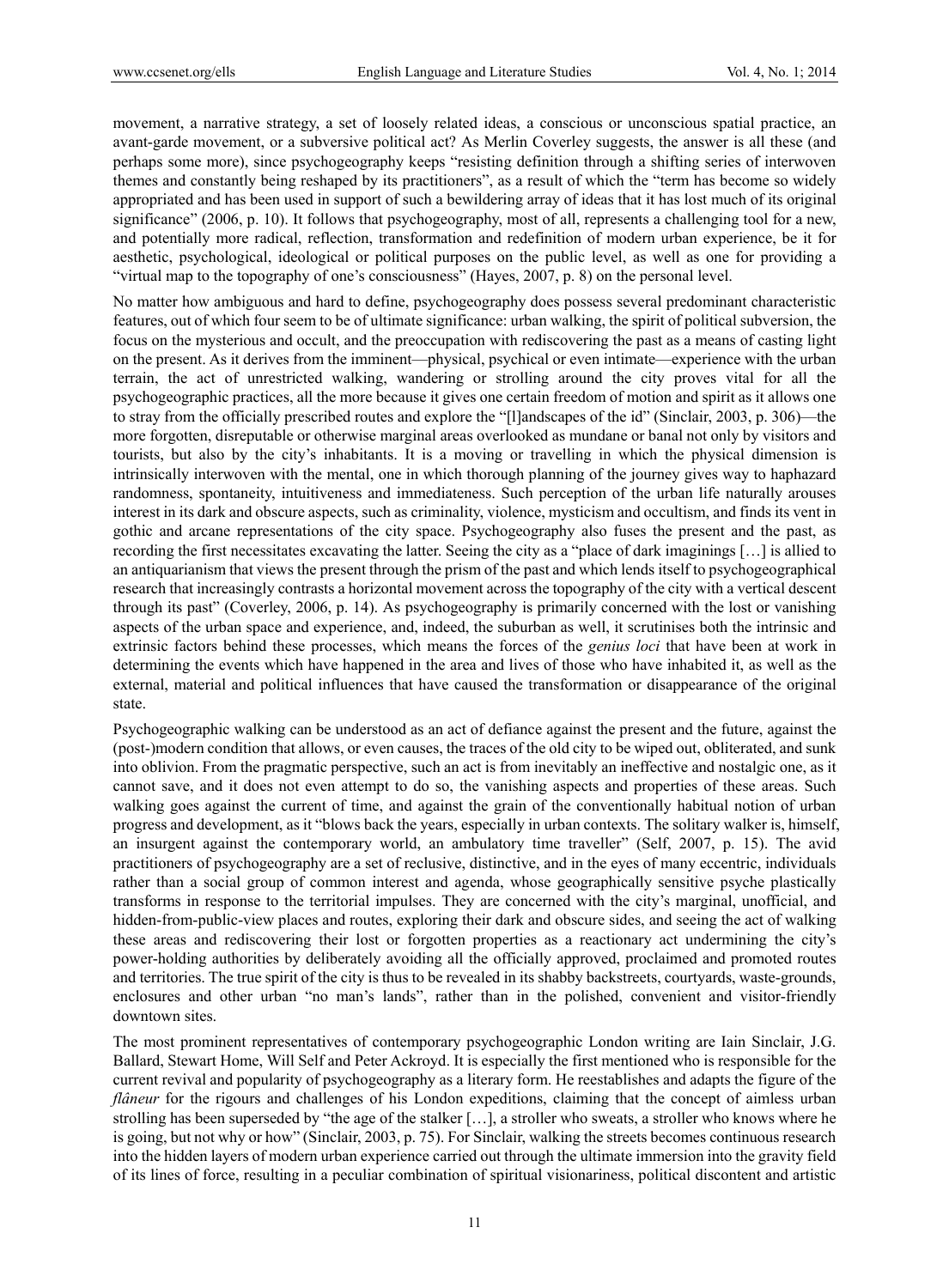creation: "Walks for their own sake, furiously enacted but lacking agenda […] Walks as portraits. Walks as prophecy. Walks as rage. Walks as seduction [...] Savagely mute walks that provoke language" (Atkins & Sinclair, 1999, p. 15). Naturally, the output of such undertakings is inevitably fragmentary and inconsistent, transforming the city into a puzzle whose bits often do not fit together. Dealing with themes such as "fragmentation, multiplicity, hybridity and reinvention" (Bentley, 2005, p. 14), it is a project destined to remain inconclusive, based on the principle of layering and revising rather than complementation, on the practitioner's subjectivity rather than on his or her unbiased observation and recording. Oscillating between topography, antiquarianism and documentarism on the one hand, and psychology and psychoanalysis on the other, psychogeography as a narrative strategy effectively combines historio-geographic scrutiny with psychological self-scrutiny, revelation of the city's unconsciousness together with that of the practitioner, phenomenalistic recording with aesthetic creation.

#### **3. Ackroyd's Psychogeographic Antiquarianism**

There are, among others, two major features of Sinclair's conception of London and its representation in his writing that ally him with Peter Ackroyd: "an obsessive focus on the repressed history of the contemporary landscape, […] a coherent project that is both gripping in, and gripped by, its fascination with particular territories, driven by its concern with the rival claims staked by those who would both make and tell the history of those territories" (Mengham, 2003, p. 56), and the vision of the city as a "text that is endlessly recomposed" (Mengham, 2003, p. 63), rewritten, inscribed on, and thus one over which an individual artist has only a limited, if any at all, control. Like Sinclair, Ackroyd is also convinced of the transhistorical power of *genius loci*, of the underlying forces operating within certain places and areas in London due to which these have managed to retain their particular spirit and atmosphere across centuries till the present day—the old site of the Marshalsea Prison in Southwark, Lambeth and Limehouse, the most poverty stricken parts of the East End, Nicolas Hawksmoor's churches, the British Museum or Clerkenwell. Apart from this, Ackroyd believes that the spirit of the city, its vigour, imagination and perceptiveness, has found its psychical resonance and creative materialisation in the work of a few extraordinary, brilliant individuals, artists, scholars and scientists, whom he labels as "Cockney Visionaries". Thanks to their visionary, intellectual as well as spiritual, capacity, these people, either Londoners by birth or those who happened to live in the city and who became fascinated and inspired by it in the course of their lives, were able to concretise this spirit of the eternal city in their works, which made them stand not only far ahead of their time, but also above chronological time in general, and so they came "to symbolize all the life and energy and variety of the city itself" (London Luminaries and Cockney Visionaries, p. 341). Also, like Sinclair, Ackroyd tries to demonstrate that the accumulation of human experience in these areas is reflected in the body of texts which, creatively or not, record such experience. Therefore, he assumes, in and in between the individual layers of this palimpsestic city, its essence might, if only partially, be revealed, mostly in the form of texts, ranging from poetry, fiction and drama to non-fiction, and including various popular narratives such as folk tales, myths and urban legends.

However, despite his concern for the obscure and occult and his insistence on the inherent interconnectedness between London and its inhabitants' collective as well as individual psyche(s), Ackroyd is by no means a prototypical representative of contemporary psychogeographic tradition personified namely by Sinclair, but also by Ballard and Self. Although he is, or, more precisely, was, the same as many of his novels' protagonists, a keen London walker, his writing, including his non-fiction, lacks the overtly documentary form and narrative perspective, employing instead a combination of prophetic and visionary projections of a timeless and everlasting city in which certain recurrent events and mechanisms occur and operate in a space-time generated by cyclical and spiral temporal patterns. In this respect, his psycho-spatial concept of London is closer to that which Penelope Lively outlines in her novel *City of the Mind* (1991): "For this is the city, in which everything is simultaneous. There is no yesterday, no tomorrow, merely weather, and decay, and construction. […] The city digests itself, and regurgitates. It melts away, and rears up once more in another form" (Lively, 1992, p. 24). Moreover, Ackroyd's, and his characters', perambulations are far from politically motivated and subversive as he is primarily interested in the intricate, subtle and often contradictory relationship between personal and official histories within the city as an aggregate of commonly shared experience. Therefore, regardless of Ackroyd's occasional tendency to espouse and promote certain unorthodox, irrational or even radical tendencies and phenomena, his concept of London is generally traditionalist: "Ackroyd's position is one of inherent conservatism in which all change is subsumed within this unending historical overview", and in whose psychogeographic approach "political commitment is sacrificed to historical tradition" (Coverley, 2006, p. 27). His is a fundamentally idealistic vision of the city, one which is based on reconciliation rather than discord, integration, rather than incongruity.

Paradoxically, although Ackroyd would definitely not label his writing as psychogeographic, "the publication of his mammoth *London: The Biography* in 2000 has been hailed as the moment when psychogeography entered the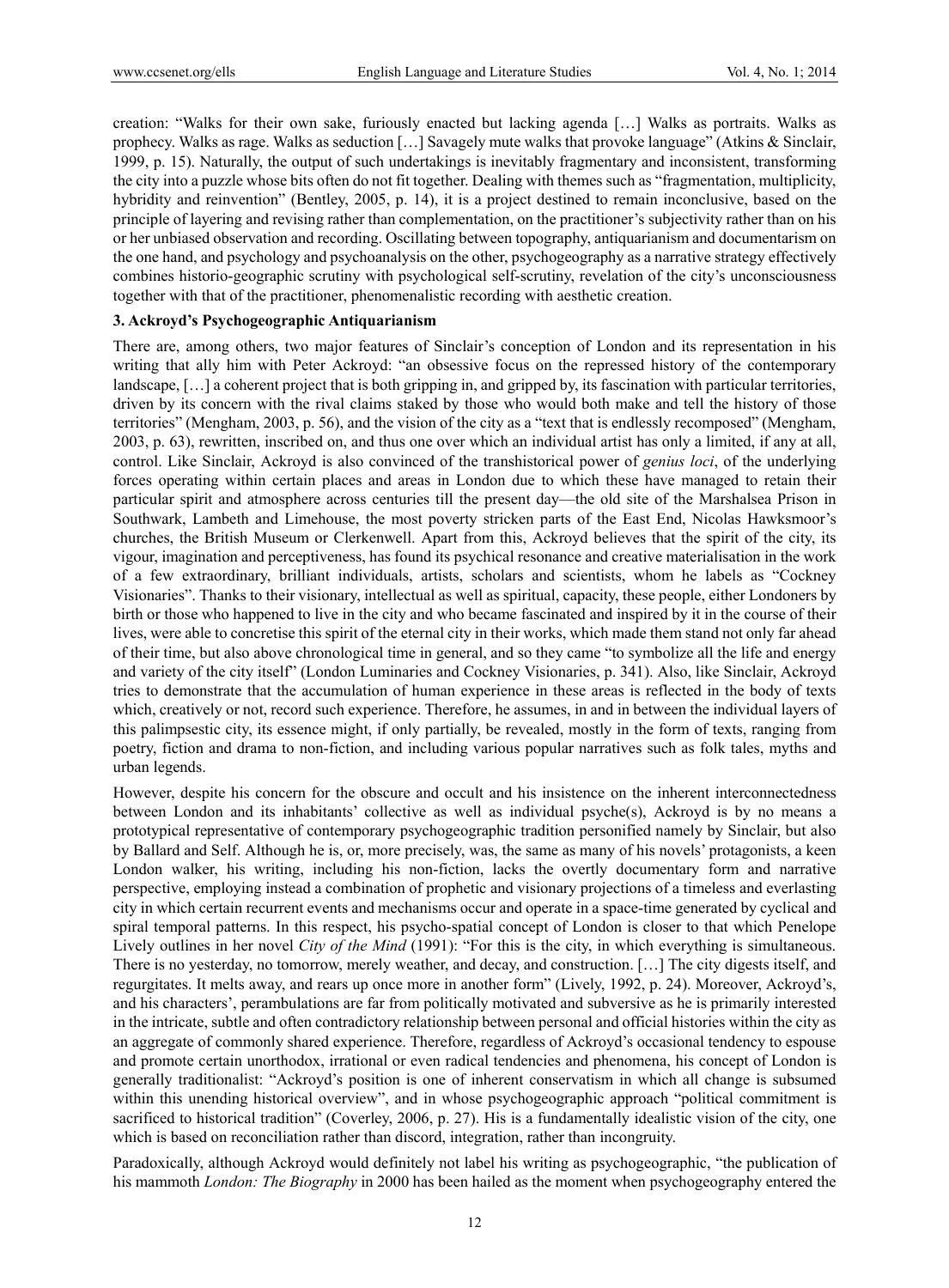mainstream" (Coverley, 2006, pp. 123-124). In a truly psychogeographic manner Ackroyd invites his readers to accompany him on his roaming around London and across its history, yet in one breath he points out to the ultimate inscrutability of the city which inevitably renders the walker an inactive, astounded observer and receiver of countless stimuli, one who can only approach its immensity and obscurity through a series of epiphanies which may allow him or her, though mostly temporarily, to glance at the city in its complexity and diversity. Ackroyd's image of London and its history corresponds with the ambivalent view of the metropolis shared by its many current inhabitants—it seems fragmentary, discontinuous, unpredictable, often chaotic and therefore difficult to grasp or control. Yet, at the same time, one finds it beautiful in its vicissitudes, seductive in its mysteriousness, and exciting in its potential to surprise, astonish and enrich. Employing the methods of historiography, biography, topography, together with surmising and poetic license, the book is a homage or paean to a London which once existed or which even may have never come into being at all, an attempt at composing the city's many-sided yet ultimately fascinating literary image, a self-contained and self-sustained textual construct whose author's research and method include the investigation of impacts of the urban milieu on its dwellers' mental processes.

Ackroyd's approach to London sees the aspects of its "unofficial" history as being as, or even more, important than the "official" ones. Therefore, in accordance with the contemporary narrative concern "with the abstract quality of provincial urban dynamics" (Tew, 2004, p. 89), *London: The Biography* always tries to discover and look into the hidden, dubious, ludicrous, enigmatic or otherwise irrational forces, elements and mechanisms and, consequently, find their impact on the city's more apparent manifestations. "The city itself remains magical; it is a mysterious, chaotic and irrational place which can be organised and controlled only by means of private ritual or public superstition" (*London: The Biography*, p. 207). Based on this persuasion, Ackroyd regards London from the perspective of such themes and phenomena as the city's murders and other violent crimes, smells, voraciousness, occultism and mysticism, and its various outcasts, be it the poor, the insane or the visionary. As a result, certain discourses which are not grounded in rational reasoning become an inseparable part of his London's texture, due to which his wandering "will sometimes stray from the narrow path in search of those heights and depths of urban experience that know no history and are rarely susceptible to rational analysis" (*London: The Biography*, p. 2). By this focus on the dark sides of London Ackroyd attempts to lay bare its latent, unconscious levels and processes, thus "developing a kind of gothic psychogeography that explores […] the more extreme forms of behavioral response provoked by the city" (Coverley, 2006, pp. 124-125). It is precisely the extremity of the obscure and the uncanny that he believes continually affects and underlines the city's orderly and decent mundane experience.

Having claimed composing an exhaustive, continuous history of the city impossible, Ackroyd's biography of London is deliberately prone to fragmentation—it is organised around various themes and phenomena typical of the city and its life rather than following a chronological order. The sequencing of historical events is reduced to a mere overall framework within which the book's inner structure can become loosened, diversified, and sometimes even inconsistent, yet always interconnected through repetitive cyclical and spiral temporal patterns, as a result of which the past incessantly resonates in the present: "The biography of London also defies chronology. [...] That is why this book moves quixotically through time, itself forming a labyrinth" (*London: The Biography*, p. 2). Ackroyd calls this concept "chronological resonance" ("The Englishness of English Literature", p. 339), seeing this labyrinthine city as one in which the present always echoes and re-experiences the past, which shapes and prescribes not only the inhabitants' behaviour, but also their very characters and identities. His method thus combines a psychogeographic approach with a kind of historic-mystical antiquarianism whose "sense of endlessly recycled past negates any attempt by individuals to change the fundamental nature of their environment" as their "actions and beliefs […] are seemingly of little or no consequence" (Coverley, 2006, p. 127). Ackroyd is concerned with the personality or character of the city which involves and by far surpasses that of its dwellers: "To read Ackroyd is to become aware that while the physical and political structure of London may have mutated down the ages, as torrents of men and women coursed through its streets, yet their individuality is as nothing, set beside the city's own enduring personification" (Self, 2007, p. 11). Though in both *London: The Biography* and his London novels Ackroyd elaborates on the idea of the city as a total sum of its inhabitants' experiences and energy and focuses on an individual's perception of the urban milieu, it is London that remains his main hero, an all-encompassing space-time continuum and all-pervading defining principle, one which transcends and crucially determines the fates of all those it has ever involved. It is an infinite city which "goes beyond any boundary or convention" and "contains every wish or word ever spoken, every action or gesture ever made" (*London: The Biography*, p. 760). Ackroyd's psychogeographic antiquarianism consists in collecting all the possible texts and narratives, both official and private or popular, that he assumes have come into existence as a result of London's impact on its inhabitants' mind, and which therefore reflect its spirit, and subsequently exploiting them—rewriting, recycling and juxtaposing them, drawing speculative connections between them—in order to compose a biographical history of his beloved city.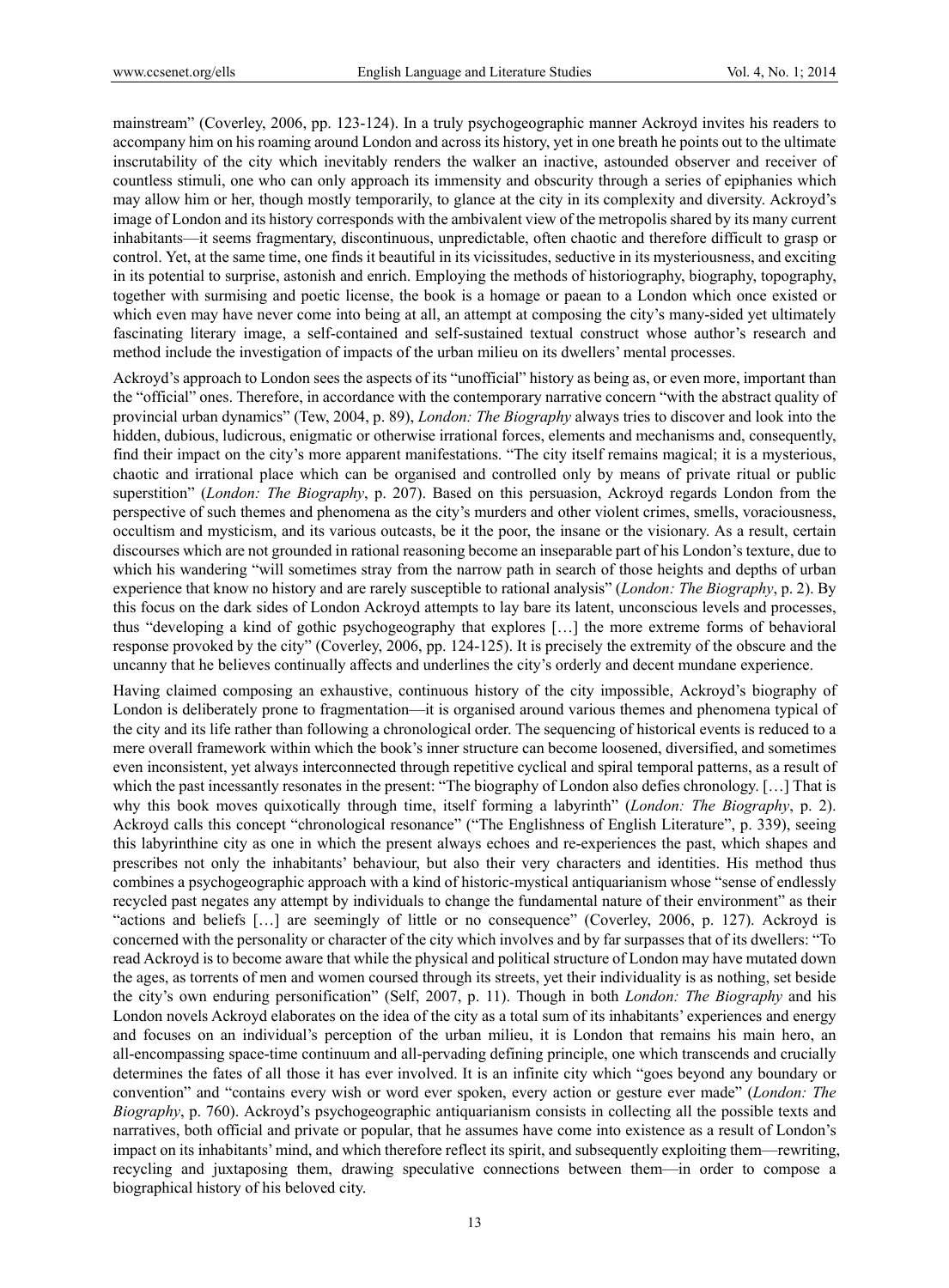#### **4. The Dungeon of Man's Desires, a Labyrinth of Stone and a Motley Parade—Ackroyd's London Walkers**

The two distinctive walkers of London streets in *Hawksmoor*, Nicholas Dyer and Nicholas Hawksmoor, make an interesting twosome of characters: the first is a famous architect but also a heartless serial killer, the latter a detective investigating a series of petrifying murders that have been committed in the sites of Dyer's churches; yet, what separates them is not only the side of the law they stand on, but, more importantly, some two hundred and seventy years of historical time, between the early eighteenth century when the churches were built and the late twentieth century work of the criminologist. In terms of their personalities, however, the two men have much in common as they both are rationally-thinking individuals relying on reason and logic, but, at the same time, they strongly believe in their intuition, or some kind of a sixth sense, and, as a result, they admit that the world is impossible to comprehend fully merely by rational cognitive processes. The list of their similarities would be long, including not only identical features in their appearance and behaviour, but also in their feelings, such as "they both feel a strong wish at certain point to dress and behave like tramps […], and they are darkly aware that they are undergoing a process of self-fragmentation and alienation from society" (Onega, 1999, p. 46). Therefore, they both are more sensitive to various irrational, or rationally inexplicable, manifestations around them, possessing the capacity to recognise and realise diverse impacts of the city on human psyche. Moreover, for the sake of their job, they need to be particularly well-acquainted with London's topography, and these two factors make them exceptionally alert observers of the city and its less obvious and covert mechanisms and phenomena.

Young Dyer spends much of his free time reading captivating stories, mostly of scholars dealing with magic or supernatural forces, such as Marlowe's *Doctor Faustus* or Greene's *Friar Bacon and Friar Bungay*, but he shows little enthusiasm for reading the texts presented to him at school. However, the curious boy loves to explore and experience the world around, and so, whenever he can, he rambles the streets tirelessly, carefully taking note of every single detail, from people to buildings, his imagination picturing the city of the past as well as projecting that of the future. For him, London is like an immense textbook to be studied and inspired by, much more interesting and effective than a school education. Therefore he often plays truant in order to absorb and understand the city's spirit, "walking abroad into that great monstrous Pile of London: and as I felt the City under my Feet I had a habit of rowling Phrases around my Head, such as *Prophesie Now*, *Devowring Fire*, *Violent Hands*, which I would then inscribe in my Alphabeticall Pocket-Book along with any other odd Fancies of my own" (*Hawksmoor*, p. 13). However, as he grows up and changes from an eager learner and Sir Christopher Wren's gifted pupil, into a misanthropic, secret Satanist, his perception of the city develops into that of a devilish creation of chaos and confusion, "the Capitol of Darknesse", "the Dungeon of Man's Desires", "the smokey grove of Moloch" (*Hawksmoor*, pp. 47-48). Dyer sees the bulging, unrestrained and uncontrollable London as an incarnation of the devil, an aggregate of all thinkable forms of human incompetence, evil and misery, one which only breeds further pain and despair. As he tries to reveal such an image of the city to Nat, his assistant:

Thus London grows more Monstrous, Straggling and out of all Shape: in this Hive of Noise and Ignorance, Nat, we are tyed to the World as to a sensible Carcasse and as we cross the stinking Body we call out *What News?* or *What's a clock?*. And thus do I pass my Days a stranger to mankind. I'll not be a Stander-by, but you will not see me pass among them in the World. […] What is their God but shineing Dirt to sing its Devotions come the Westminster-Hall-whores, The Charing-cross whores, the Whitehall whores, the Channel-row whores, the Strand whores, the Fleet Street whores, the Temple-bar whores [...] and my Voice grew faint through the Curtain of my Pain. (*Hawksmoor*, p. 48)

The city which so much inspired youthful Dyer, whose passion for its topography and the particular designs of its streets and alleys made him at first a zealous student and later a respected architect, like his mind, gradually transforms into a place of doom and insanity; instead of offering learning and other professional challenges it fills him with the blinding desire to complete his great, magic designs, which are to bring him salvation, no matter how many killings and other forms of suffering they will require. A crucial role in Dyer's vision of the urban inferno is played by his deluded persuasion that he himself is excluded from this material being, rectifying not participating in the vicious circle of evil. As a "chosen" one, he understands his life as a kind of otherworldly presence in the earthbound reality, a prophetic and messianic mission whose aim is to open other people's eyes by showing them and making them worship and serve the proper deity. Yet, when others, for whatever reasons, fail to awaken and look through the haze of their misconception and folly, he resolves to save himself through locating his churches as seven vertexes in a mystical, occult pattern, combined with human sacrifices buried in their foundations to please his Saviour. As the living prove deaf to his appeals and revelations he eventually turns to the dead which can be seen in the different nature of his later walks along London cemeteries, yet one question troubles him still: "why do the Living still haunt me when I am among the Dead?" (*Hawksmoor*, pp. 88-89). The cityscape of his strolls reflects the state of his mind and vice versa. He no longer walks in the city centre, along the peopled streets and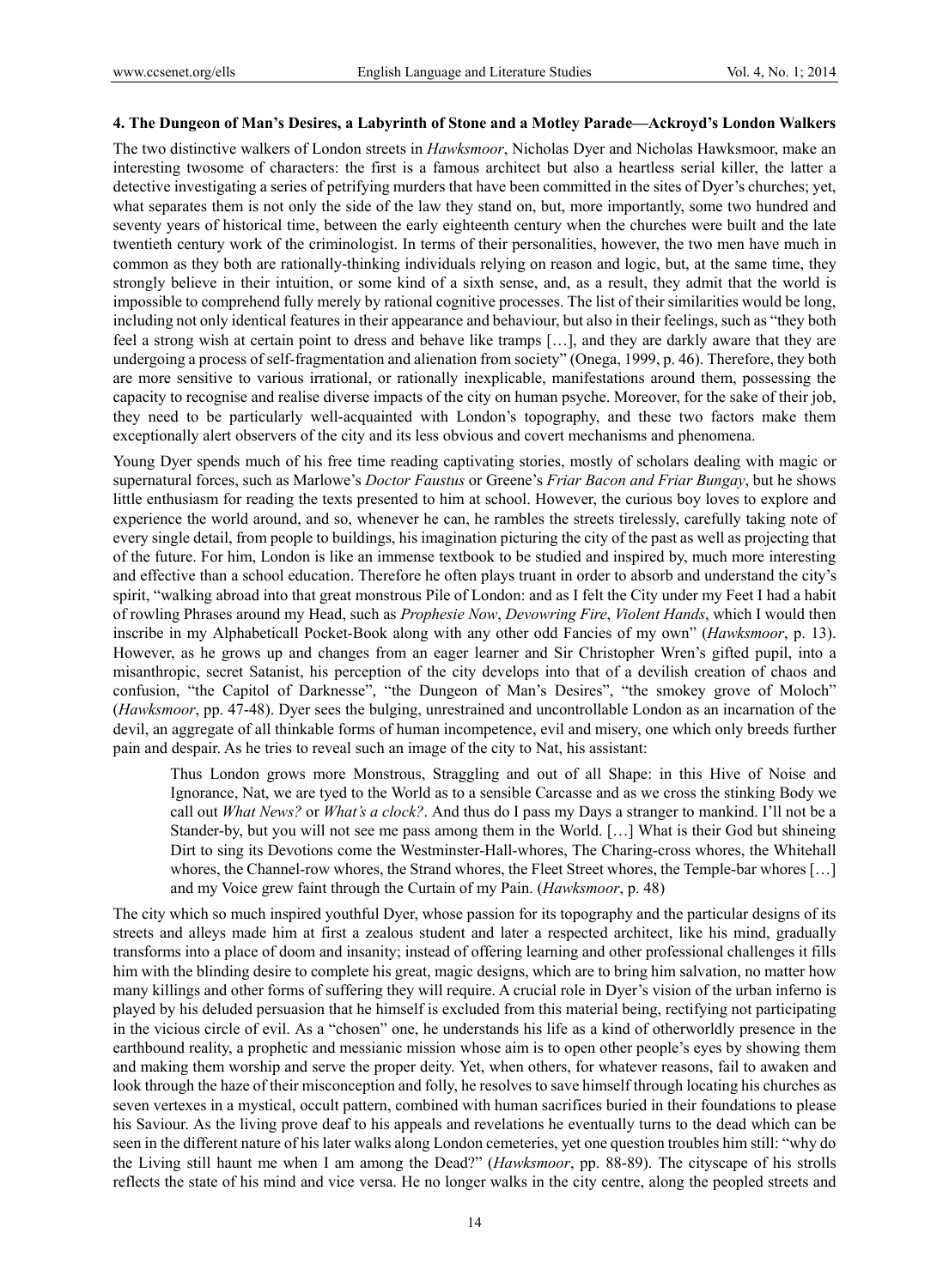markets, but prefers places of isolation and solitude, churches and graveyards, as it is only there that he finds souls who share with him his experience of the cursed city's oppressive might. It is also where he hopes he can reach communion with what he considers the true voice of London, and, in consequence, also the *vox mundi*, a supratemporal echo of the wisdom of the dead which the doubting and blasphemous words of the living only shout down and stifle. It is the world of the dead he roams, it is the world of the dead his disturbed psyche starts to resemble, and it is the world of the dead he pays homage to and wishes to cross over to by his every act.

The CID detective Nicholas Hawksmoor badly needs to find the prime suspect of the long-investigated serial killings, a mysterious vagrant nicknamed the Architect. Therefore, as he believes that every perpetrator eventually returns to the scene of his or her crime, the chief purpose of his pensive walks in the vicinities of Dyer's churches is to stay close to the areas where the murderer has committed his acts, and, assuming that he will recognise him when he sees him, to hope that he will encounter or spot him there. During one of these walks, though, because he had previously broken his glasses, and perhaps because of this, he catches sight of a suspiciously looking tall vagrant on the other side of the street, but while in pursuit, the vagrant gets nervous and starts running away, soon vanishing from the detective's sight "in the abandoned sites and derelict houses near St Anne's" (*Hawksmoor*, p. 197). All Hawksmoor finds eventually is a harmless group of other vagrants who show no willingness to cooperate and so he at least wreaks his anger on them by forcing them to put out their fire. The city of his mind thus becomes like that of the homeless tramps, meths-drinkers and waste-collectors—a dreary, inconsolable landscape of desolation and solitude, whose worries and pleasures do not reach beyond the present moment.

The desperate Hawksmoor carries on with his walks at first in order to devise a strategy which would help him catch the Architect, and later to clear his mind of the various preposterous and semi-delirious thoughts and fantasies. Although his consciousness strives to figure out a new, yet untried way of solving the case, his unconscious instincts are powerfully at work too and drive him relentlessly to what his rational self deems futile or foolish. Therefore, no matter how aimless and randomly directed these ramblings are, he always ends up in the same areas where he has been tracing his suspect already.

He took long walks in the evening in order to avoid such thoughts, but he found that he was treading the same paths as before. There was a time, for example, when he walked into the park behind St George's-in-the-East and sat upon a bench closed to the abandoned museum—it had been upon this bench that he had spoken to the father of the murdered child […] And as he stared at the trees beside the church he contemplated the calm of a life which itself resembled a park with no people in it—then he might sit and stare at these trees until he died. But his momentary serenity unnerved him, for it seemed to imply that his life was already over. (*Hawksmoor*, p. 198)

Hawksmoor is too much captivated by his pursuit and the topography of the terrain where it is being carried out, reminders of his professional and personal inadequacy and failure, to find solace and composure in an escapist, pastoral image of a still city life of a foreseeable future. The transient and illusory tranquillity of the park behind one of the crime scenes does not give the experienced detective a sudden lucidity of the city and the criminal case, on the contrary, it only confirms for him that he has got stuck in a blind alley where there is "in any case no future and no past, only the unspeakable misery of his own self" (*Hawksmoor*, p. 199). His restless mind is thus doomed to wander the urban wasteland until it reaches peace through a mysterious, transtemporal connection with the mind of the killer, "his black emanation" (Onega, 1998, p. 47), inside the non-existent church of Little St Hugh, in what may be interpreted as both a mystical act of "a transcendent communion across the centuries" (Lewis, 2007, p. 44) within London's collective experience, as well as another hallucinatory stage of Hawksmoor's progressing insanity.

Elizabeth Cree and George Gissing are two compulsive London walkers in *Dan Leno and the Limehouse Golem*, yet the motivation for their journeys is far from getting to know the city's back streets or feeling its unique atmosphere and spirit. Although they are in many respects different personalities, what drives them into the streets is strikingly similar: the dismal and depressing situation in their destitute homes. Other common features of their walks, though also determined by different circumstances, are that they mostly take place in the evening or at night and that they, in an unforeseen manner, crucially affect the walkers' future fates. Elizabeth keeps leaving her place of living in order to escape the psychically as well as physically harmful effects of her heartless, rigid, quarrelsome and religiously bigoted mother's upbringing and household keeping. Yet her at first directionless ramblings soon find a purpose in the form of the prospective fulfilment of her childhood wish to see a popular variety show, an act denied to her by her mother's persuasion that all places of entertainment are accursed, sinful abodes of the devil's making. Once she sets out for the nearest music-hall, her mood is suddenly completely unalike that of when she is bringing sewed sailing cloths to the docks or accompanying her mother to the local chapel—cheerful, fearless and resolute, despite the dangers the vast night city renders for a lonely young woman. When she eventually reaches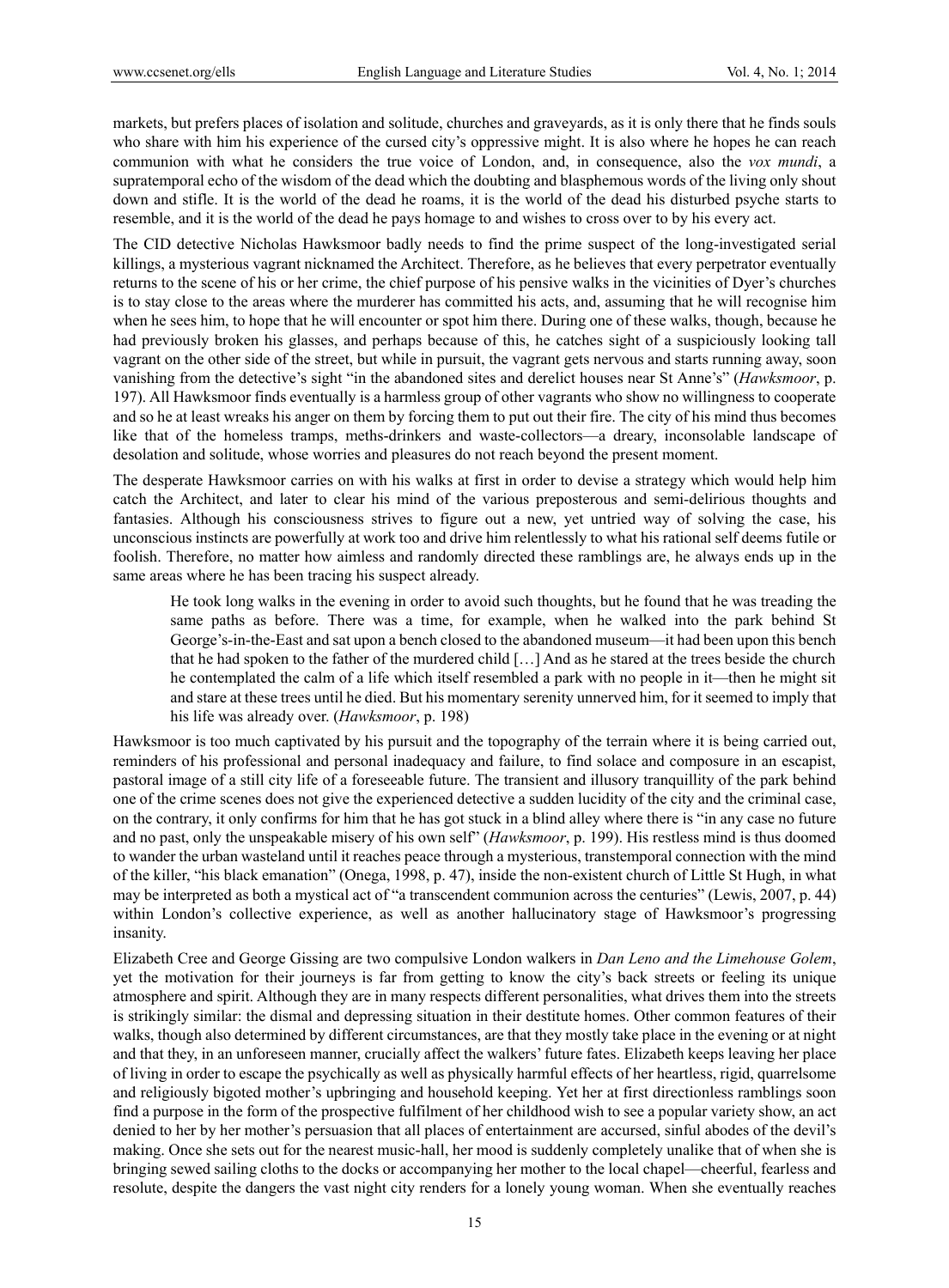the saloon of varieties, its bright and colourful façade creates such a contrast to the plain-looking and run-down vicinity that it stirs in her excitement as if she had found a diamond in a pile of dirt. Fascinated and attracted by the saloon she roams the neighbouring streets and alleys, lingering "among the congeries of byways and alleys that lead into the Strand" (*Dan Leno and the Limehouse Golem*, p. 17), mustering the courage to enter it. It is here when the area's topography gets reflected in Elizabeth's mind: the shabby back streets full of drunkards, pimps and prostitutes remind her of her hard and miserable existence, the old churchyard of her mother's semi-delirious, malevolent bigotry, and so the music-hall naturally becomes a place of both ease and thrill, an oasis of hope for a better and happier life set free from the restraints of narrow-mindedness and poverty. Later on, when she has to end her career as a music-hall performer, however, the same topography transforms into a mental background as well as a physical terrain for the realisation of her vengeful homicidal schemes, through which her disturbed psyche seeks to vent her accumulated frustration, yet which can be also understood "as particularly violent traces of the city's disturbing identity" (Gibson Wolfreys, 2000, p. 205). Her transformation into the Limehouse Golem thus symbolises "the emanation of London's spiritual sickness" (Onega, 1998, p. 68). These nocturnal walks are no longer aimless, desperate acts of a runaway victim of hardships, but those of a focused, cold-blooded predator in search of prey for her deranged fantasies.

The motif of the cityscape as a projection of a murderer's and a writer's mind is introduced in *Dan Leno and the Limehouse Golem* through De Quincey's famous essay "On Murder Considered as One of the Fine Arts" (1827), in which John Williams, the Ratcliffe Highway murderer, is presented as a particular amalgam of a romantic hero, "an outcast who enjoys a secret power" (*Dan Leno*, p. 37), and an original artist of a sort, "an urban Wordsworth, a poet of sublime impulse who rearranges (one might say executes) the natural world in order to reflect his own preoccupations" (*Dan Leno*, p. 37). Williams thus features as a walking spirit, or "an avenging angel", of London which "becomes a brooding presence behind, or perhaps even within, the murders themselves" (*Dan Leno*, p. 38). Such an image of London, Ackroyd suggests, is rooted in De Quincey's early experience with life in the city, when the area around Oxford Street became for him one of sorrow, poverty and loneliness, and his misery and frustration also stood behind his first purchase of laudanum. Therefore, this city of suffering and despair, "a labyrinth of stone, a wilderness of blank walls and doors" (*Dan Leno*, p. 39), even in his later writing, represented "the landscape of his imagination" (*Dan Leno*, p. 39), the city of his mind. De Quincey's "On Murder" then becomes a brooding presence behind the novel's plot as it influences, inspires or captivates several of its key protagonists, namely George Gissing, John Cree, Elizabeth Cree and Karl Marx. Most of them attend the Reading Room of the British Museum where they are reading De Quincey and other London texts, and produce or dream of producing a London text of their own. It is the Reading Room, a site which Ackroyd considers the spiritual centre of London, where the interconnection between the actual city, its literary representation and the city of one's imagination and consciousness can most naturally materialise itself. And so "the murmuring of all the inhabitants of the Reading Room rose towards the vast dome and set up a whispering echo like that of the voices in the fog of London" (*Dan Leno*, p. 47), same as the read texts echo the interaction between their authors' creative processes and the city's mental and physical topography.

The reason behind Gissing's night expeditions through London streets is even more peculiar than that of Elizabeth Cree as he is actually often looking for his own wife, known since her orphaned childhood as Nell, and who has recently resumed drinking and prostitution, hoping in vain that he would persuade her of the benefits and joys of decent family life. The desperate young writer thus spends his nights chasing Nell around various parts of the East End, and visiting all the existing brothels in the vicinity where she possibly could be engaging in her profession. However, saving Nell from the snare of vice and himself from public shame is not the only purpose of his walks, not even the principal one—his walks around Limehouse and its neighbouring areas serve him as research for his article about Charles Babbage and his Analytical Engine. As Gissing does not understand the mathematical principle and technical mechanisms of the ingenious computing machine, he believes that he could approach Babbage's mental processes by thorough exploration of places he was fascinated with, like, for instance, the Limehouse church of St Anne's with the large white pyramid erected in its front ground. Feeling "a shrinking uneasiness" (*Dan Leno*, p. 120) in the presence of the mysterious apparatus, Gissing insists on its connection with the spirit of the unfortunate area in which it was constructed, especially with "the white pyramid in the grounds of the church of St Anne's which so impressed Charles Babbage himself" (*Dan Leno*, p. 121). And so, in a truly psychogeographic manner, Gissing arrives at scrutinising the interference between his own wounded psyche, rather than the mind behind the invention, and the topography of the place he so much associates with his misery and degradation. His writing of an essay on the Analytical Engine thus becomes an autotherapeutic means of his coming to terms with his failures by putting at least a part of the blame on the city which allowed them to happen to him. "Gissing is thus used by Ackroyd as a medium for the city, for its traces and its textual reconfigurations" (Gibson & Wolfreys, 2000, p. 208). Ironically, nothing of this seems to have been spotted by his renowned leftist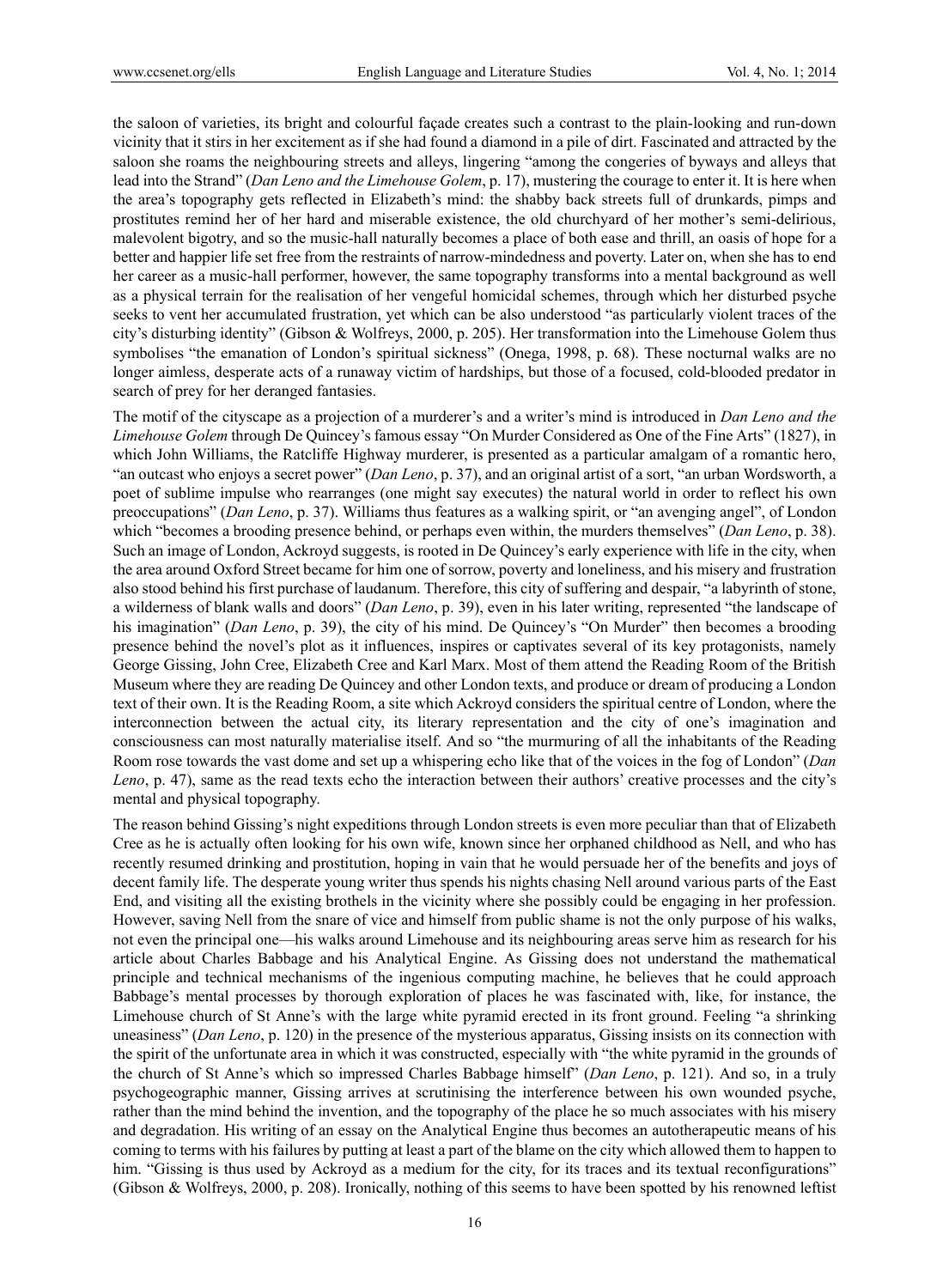admirer, Karl Marx, who reads it solely for the technical details, thinking of the Engine's potential use for the benefits of a communist society.

Ackroyd's Gissing is a character exceptionally sensitive about the *genius loci* of London and its impact on the citizens' lives and psyches, and as such he develops a highly ambiguous attitude to the city, one perpetually alternating between fascination and delight on the one hand, and indignation and repulsion on the other. He experiences the first on his way to the Reading Room and it is the area around the British Museum, "the locus for so many ethereal words and thoughts" (Lewis, 2007, p. 87), where he feels to be himself and happy again, as

It was the spirit of the district itself which, he supposed, affected him so profoundly. Even the tradesmen he passed on his walk to the museum […] seemed to share his sense of place and to accommodate themselves to it. He knew the porters and the cab men, the strolling musicians and the casual street-sellers, and he considered them as part of some distinctive human family to which he also belonged. (*Dan Leno*, p. 138)

His is therefore a most telling example in the novel of how the atmosphere and spiritual connotations of a particular locality may affect a person who comes to inhabit or even only repeatedly move around it. The intellectual and creative climate of the Reading Room, with its accumulated wisdom, knowledge and experience, Gissing believes, spreads far beyond the walls of the building, making more thoughtful and self-reflective individuals feel elated and optimistic concerning their future accomplishments in its vicinity. However, when he once decides to set off in another direction, eastward towards the Strand, and finds himself in an unfamiliar maze of streets around Clare Market, his former dejection because of the dark side of the city returns as he walks around streets full of rubbish and excrement, past a dimly lit rag shop with naked and half-starved little children sitting on the filthy mud floor, and a manufactory smelling unbearably of lead and acid, in which several lines of hard-working women sing in unison in the overpowering din and billowing smoke. It is while he is hastily leaving this hellish place that he comes to understand that London consists precisely of such contradictory, seemingly incongruent elements, whose incessant clashes and encounters constitute the very fabric of the material and mental cityscape: "perhaps there was such a place where perpetual, infinite, London would one day be found. But perhaps he had found it already—perhaps it was in him, and in each of the people he had encountered that night" (*Dan Leno*, p. 246). At this moment the young writer experiences some sort of urban epiphany, an Ackroydian Cockney visionary revelation about the eternal, mystical London which comprises, stores, and therefore also transcends, every moment and act lived within its limits. It is as if he could find peace within the teeming, and at times intrusive, city when he understands and accepts his subordinate position within this mass of collective experience and wisdom. It also suggests that he can only approach the city meaningfully, and thus be reconciled with it and reach contentment even on a personal level, when he sets his mind free of any illusions, self-projections and preconceptions and lets this universal city reflect itself in his mind, and, in consequence, lets the city and his mind become one. Only such a passive yet receptive state enables him to raise himself above the mundane, tedious worries and affairs of everyday life.

In *The Lambs of London*, Charles Lamb is the most faithful and sensitive observer of the city. Despite his insecurities, worries of inadequacy and fears of professional failure, he manages to retain an optimistic and enthusiastic attitude to London, which he sees as both a place of countless opportunities as well as an inexhaustible source of artistic inspiration. "Ackroyd draws upon Lamb's essays, especially the miscellaneous pieces written in the persona of Elia, to round out the portrait of this true Londoner" (Lewis, 2007, p. 138). Therefore, although often volatile and doubtful concerning his writing, Charles is very firm in his views of the city which he especially enjoys during his flâneries, walking slowly, watching carefully and with zeal all the details of diverse city life:

He joined the throng of carriages and pedestrians, all moving eastward into the City. It was for him a motley parade, part funeral procession and part pantomime, evincing to him the fullness and variety of life in all its aspects […] The sounds of footsteps on the cobbles mingled with the rumble of the carriage wheels and the echo of horse hooves to make what Charles considered to be a uniquely city sound. It was the music of movement itself. (*The Lambs of London*, pp. 27-28)

Charles's London is thus a distinctive crossbreed of a physical and mental space, a cheerful cityscape containing projections of all his hopes, dreams and aspirations. Moreover, such a milieu always offers a multisensual experience, from the heterogeneous spectacles of the crowded streets to the euphonic sounds echoing the momentum of the city in full swing.

The title of the novel invites two contrary interpretations: on the one hand, there is the timid and neurotic Mary Lamb and William Ireland, whose fate as a gifted yet neglected boy too eager to prove his worth to his dismissive father using his imagination and artistic inclinations initially appears as if taken from a prototypical English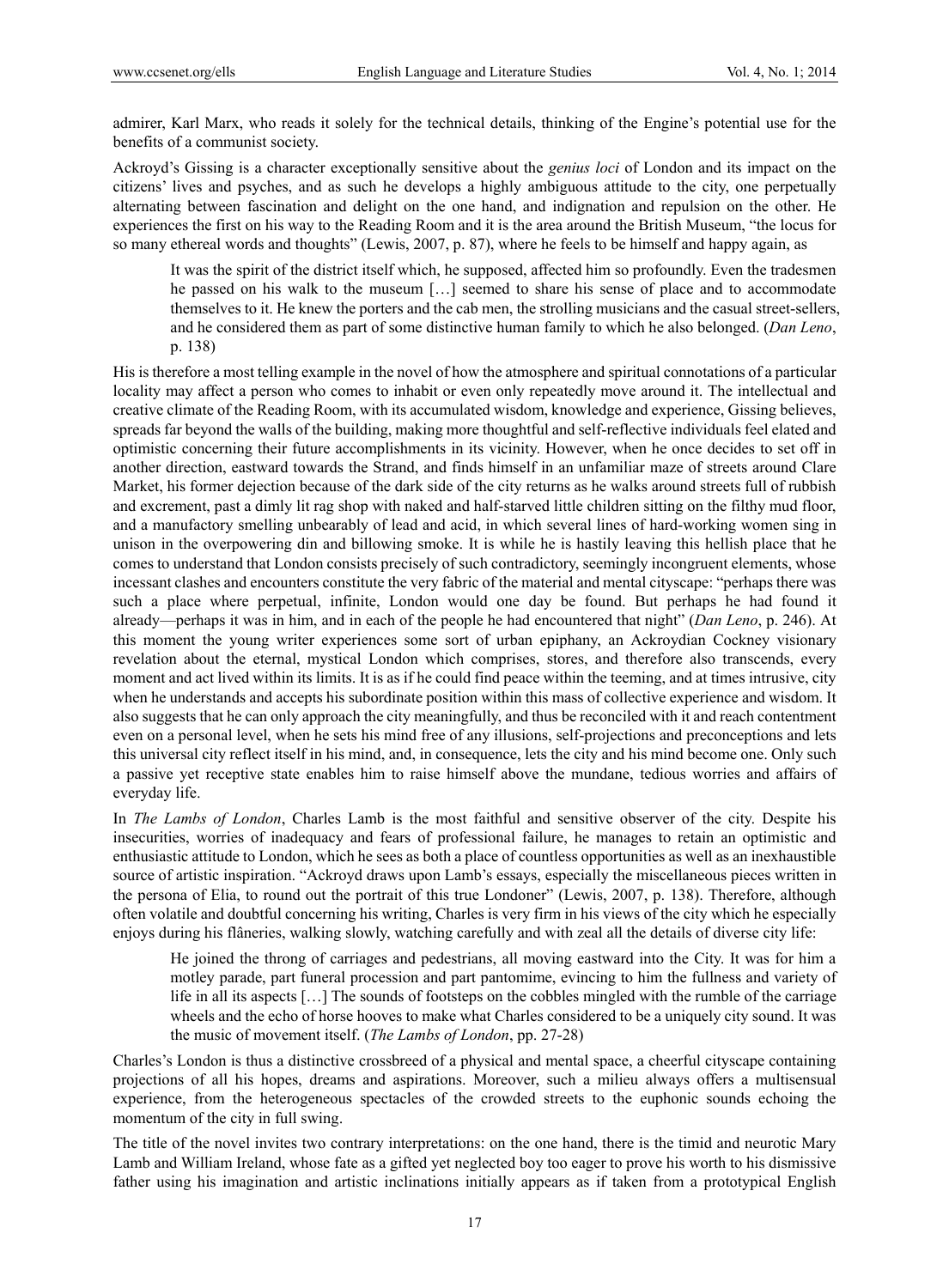Bildungsroman, who become the true victims, or sacrificial lambs, of the city (Note 1); Charles, on the other hand, despite, or maybe because of, his carelessness and levity, survives in the city and becomes the Lamb of London through his career as a popular writer. Although he loves the city enormously, he is simultaneously aware of its destructive potential: "He was part of the crowd. There were times when this brought him comfort, when he considered himself to be part of the texture of life. There were occasions when it merely reinforced his sense of failure. More often than not, however, it spurred his ambition" (*The Lambs*, p. 28). Feeling himself part of the mass of the city's collective experience, his mind associating the city with the promises of a bright future, Charles never ceases to believe in its potential to endow its dwellers with the freedom necessary for ever achieving their most secret goals. For Charles, the city, more than anything else, represents life in all its miscellaneous forms and, consequently, a challenge to meet. He may be light-hearted and youthfully irresponsible, at times prone to brief gloomy periods of self-doubt, but he always seems to possess the optimistic spirit and vigour essential for grasping the opportunities London offers to those who are bold and ready enough to take advantage of them. "I am always lucky in the London streets, Mary. I lead a charmed life in the city" (*The Lambs*, p. 47), he replies when his sister makes a grim point that he could consider himself fortunate when he is robbed on one of his night-time returns from the pub but left uninjured, as if suggesting that the city would always spare those who resonate with its spirit. Once again, Ackroyd's London becomes a metaphor and the cornerstone of one's ability to keep one's head up even when things do not look particularly auspicious, as it is the only successful strategy of how to face up the demands of, and survive in, the rapidity of the modern urban world.

William Ireland is a much differently motivated stroller. Unlike Charles Lamb, who takes delight in the spectacles of bustling life and thus seeks the crowded parts of the central city in daytime, Ireland sets out into the London streets with the sole purpose of being alone, having time to mediate on the technicalities of his forgeries and their presentation to the outside world, for which he needs to remain hidden and unrecognised in the anonymity of the urban maze. Therefore, most of his walks are off the peopled thoroughfares, in the side streets and poor areas whose inhabitants have no idea what the Shakespeare Papers are or who their supposed discoverer is. Moreover, his solitary, ruminative ramblings often take place at night, the only time when he feels unthreatened by the unwanted attention of inquisitive and doubting intruders. William's attitude to the city is necessarily ambiguous: on the one hand, he needs it for his aims as only there can he gain recognition and perhaps even fame, yet, on the other hand, it simultaneously denies him what he needs most for a successful and smooth completion of his plans—peace and quiet for work, and as such it can easily ruin his life. For William Ireland, London is reduced to a few places he is familiar with, which he likes because he feels secure in them, like his room, his father's bookshop, or the library, but is in fact at odds with it as a whole. The city of his walks is a mental image, a detached fantasy rather than a real, physical space since he takes little notion of his surroundings, being enclosed deep in his thoughts and aspirations. Rather than an avid spectator of the countless urban dramas he is a director using the city as a stage for his carefully designed, private performances, an alternative, an essentially unnatural, reality which, therefore, proves hard to sustain as the city will resist a long-term imposition of such an illusion and unveil its true state of affairs. The protagonist's inability to come to terms with the particularities and regularities of city life, Ackroyd seems to suggest, brings about his inevitable downfall.

*The Casebook of Victor Frankenstein* is far from a merely modernised version of Mary Shelley's original since it challenges Frankenstein's role within the narrative, and, in consequence, his status as a narrator and the very viability of the story told. Combining a first-person narration of a self-deluded, and half-insane, serial killer with the discourse of mysticism, spiritualism, mystery and a hunt for the inexplicable, the novel primarily consists of elements of two historically distinct genres: the urban Gothic and the psycho-thriller. Naturally, the Gothic represents an ideal vent for the clash between the rational and irrational and, as some contemporary writers demonstrate (Note 2), can effectively capture the postmodern sensibility "because it questions the notion that one inhabits a coherent or otherwise abstractly rational world" (Smith, 2007, p. 11), and the fundamental horror of postmodern Gothic rests in that "the loss of belief in metanarratives marks out a final limit and then substitutes a plunge into limitlessness, an ultimate meaning as meaninglessness" (Botting, 2002, p. 296). *The Casebook of Victor Frankenstein* represents yet a different attempt at exploiting the genre since it offers an imaginative rendering of a Gothic myth that combines a highly subjective confession with historiographic and psychogeographic perspectives.

The city as a metaphor for the main protagonist's sick mind occurs very early in the novel, after Frankenstein attends the "galvanising" lecture of Humphry Davy. Having left the lecture room, he, for the first time, feels burdened by another self, a shadow that follows him through the streets of London and experiences a strong urge "to escape the confines of the city" (*The Casebook of Victor Frankenstein*, p. 31). However, the phantasm pursues him beyond the edge of the city where it even "saves" him from falling down when Frankenstein stumbles upon a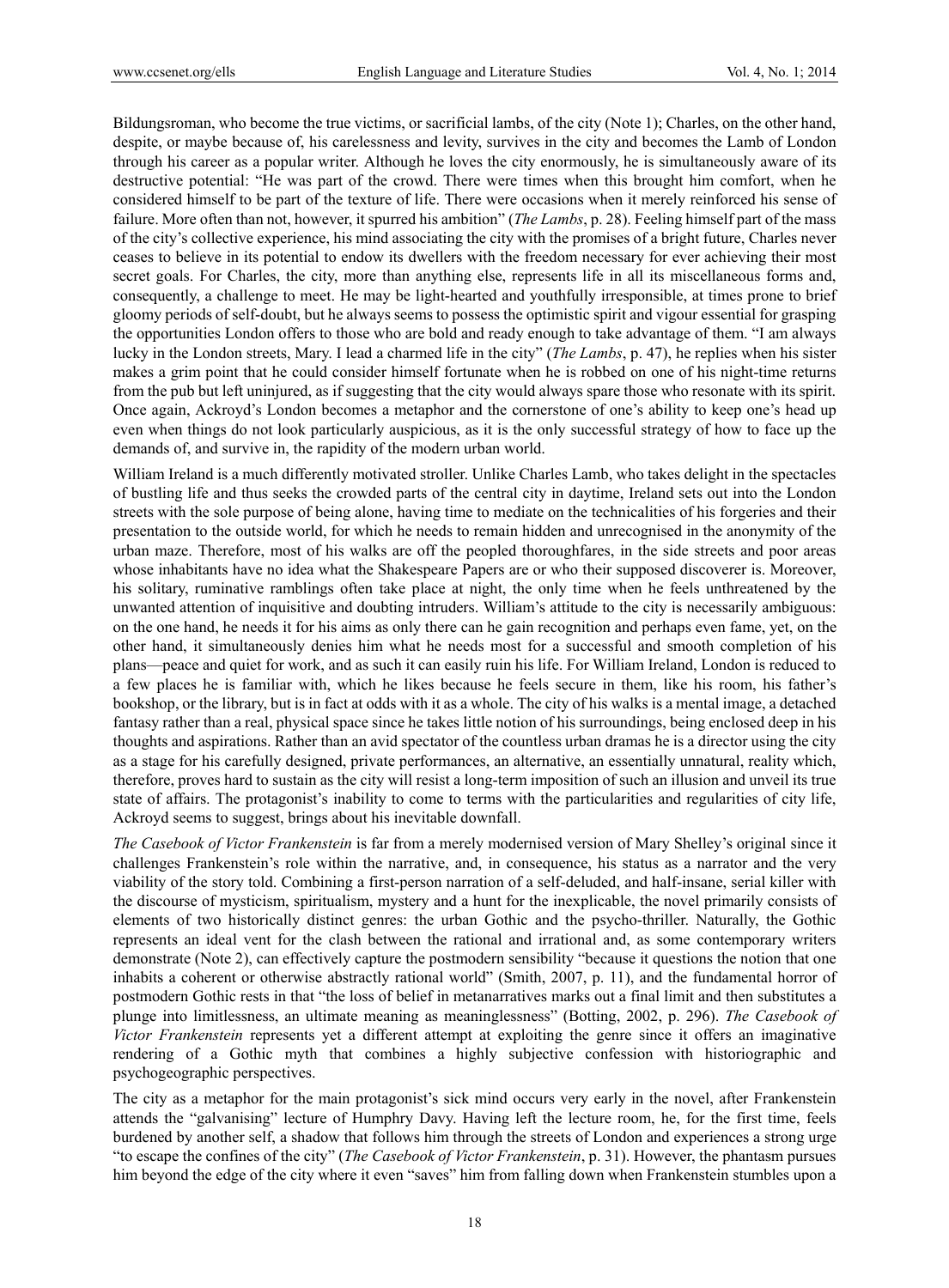root. When Frankenstein eventually regains consciousness after a nervous breakdown, his personality is altered and he believes to "have been marked out in a way that [he] could not then comprehend (*The Casebook*, p. 32). He is not only fully aware of his disorder but takes it as a sign of his exclusivity, seeing himself as a person chosen for some higher mission. When he turns back to London, its frightening image is gone, its noise reminding him of "a confused but not inharmonious muttering […] an inchoate roar of vast life momentary stilled" (*The Casebook*, p. 33), and Frankenstein peacefully walks back towards the city. That the "inchoate roar" of the city parallels his inchoate madness appears to be plain enough. Throughout the novel, the city is recurrently employed as a reflection of his states of mind: he appreciates the soothing "immensity of London coming to life" (*The Casebook*, p. 156) after he has learnt the terrifying intensity of the electric fluid; he experiences the redeeming solitude of night walks in the otherwise "teeming city" (*The Casebook*, p. 165) while carrying out his experiments; when he is returning from a journey to the country, he can smell London as if he could smell the monster (*The Casebook*, p. 200); he walks absent-mindedly through the city during his hallucinations; and in the end, he walks through the streets accompanied by his "creation", together casting a shadow that is "bent forward, hastening onwards as if it had an existence of its own" (*The Casebook*, p. 383), showing that his acts are far beyond his conscious control. What makes Ackroyd's version of *Frankenstein* original, apart from the conceit of the protagonist's double personality, is the employment of the unreliable "mad monologist" narrator (Note 3) complemented by the lively explorations of London's underbelly and irrationalities. For the possessed Frankenstein, the cityscape and its spirit become identical with those of his wounded psyche. Ackroyd's Gothic London is a display of the various irrational aspects of the city but, above all, a terrain of insanity, a reflection of the main protagonist's deranged mind.

#### **5. Ineffable Solid Ground—Conclusion**

Ackroyd recognises two defining aspects of the London genius and its creative sensibility: the first is heterogeneity—the richness and diversity of forms, styles, moods and means of expression, both past and present—whose seemingly paradoxical or incongruent combination corresponds with the very nature of the city "where the extremes of the human condition meet, where one emotion or mood is quickly succeeded by another, where comedy and tragedy are to be seen side by side" ("London Luminaries and Cockney Visionaries", p. 348); the second is the continuous recurrence of certain tendencies, ideas, phenomena, actions and modes of expression across time, which he calls "patterns of continuity" ("The Englishness of English Literature", p. 331), and which crucially affect all spheres of the city dwellers' experience, most notably their imagination and attitude to the place they inhabit. Ackroyd's London novels then render and dramatise these two aspects, and the reflection of the city in their protagonists' minds is one of the most effective means of doing so. His Dyer, Hawksmoor, Cree, Gissing, Lamb, Ireland and Frankenstein, all in their own way and in the context of their time, attempt to come to terms and cope with the variety and unpredictability of London life, which involves inconsistent and often contradictory features and phenomena, such as prosperity and misery, success and failure, sanity and insanity, or recognition and obscurity. Yet although their stories differ, the principle remains invariant: in their mind, they struggle to find some balance between these extremes in order to give shape to their own identity and make sense of their existence in the city.

In all the discussed cases the individuals' reading and comprehending of the urban space coincides with the process of their getting to know themselves through the city, consciously or not, and, in consequence, with setting up their own position or role within it. Unlike his *London: The Biography*, Ackroyd's novels do not espouse a purely psychogeographic approach as their protagonists' urban wanderings are mostly not motivated by any purposeful and systematic tracing of the territories' vanishing properties, nor by any politically subversive stance (Note 4). Rather than actively pursuing London's hidden meanings it is actually the city that "takes them to task" by laying bare those concealed sides of their mind they have been unaware of, and impels them to seek to find harmony and concord between their unstable psyche and the multiple rhythms, currents and disturbances of the city. In his London novels, more than a psychogeographer Ackroyd is a psychogeographic antiquarian collecting, storing up, recording and reenacting as much of the accumulated past and present experience of and in the city as he can, both textual and lived, and exploring the diverse impacts it has had on the individual as well as the collective psyche of his Londoners.

Ackroyd's London walkers move around a place and space which transcend the limits of their rational understanding, whose immense physical as well as spiritual power and energy captures, if not overwhelms, its inhabitants' minds and therefore irreversibly affects their mental states and processes. All their acts of psychosomatic consummation of the streets, be they psychogeographic ramblings, antiquarian explorations, topographic naming and mapping, autotherapeutic soothing saunters, liberating escapes from the restraints of prejudice and convention, attempt at reconstructing one's identity through self-scrutiny and self-discovery, desperate struggles for fulfilling one's dreams and hopes, or unfolding of a disturbed psyche, reveal the very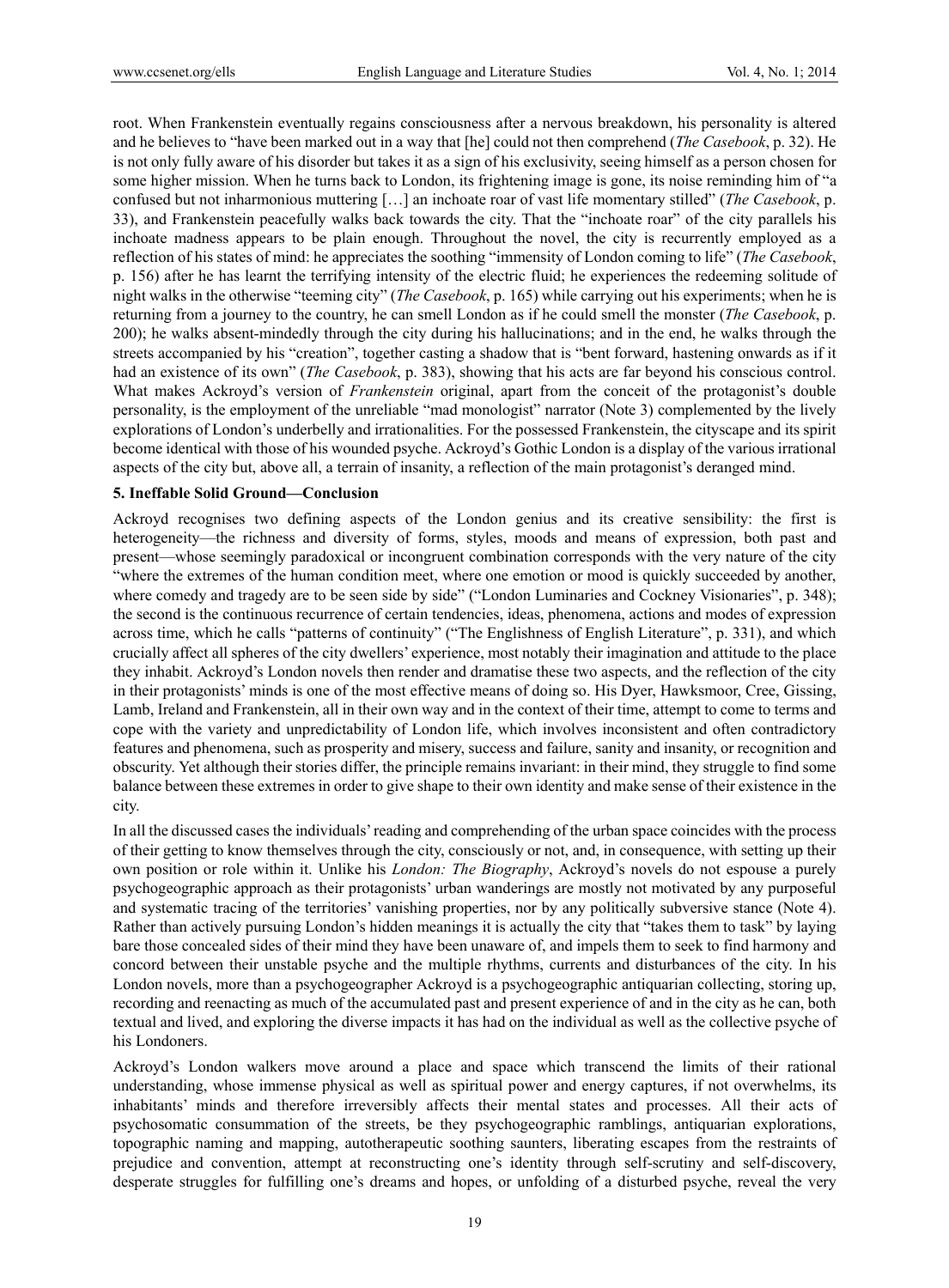ambiguous nature of this cityscape, oscillating between familiarity and unfamiliarity, comprehensibility and incomprehensibility, intimacy and estrangement, immediateness and alienation. "What Peter Ackroyd strives to make us familiar with is that London remains ineffable. It resists definition, by being nothing more than the voices, the texts, the traces of itself, endlessly reconfigured and performed, time and time again" (Gibson & Wolfreys, 2000, p. 210). Yet no matter how infinite and ultimately unknowable such a city is, Ackroyd seems to suggest that to resign from ever trying to approach it, and possibly partly make sense of it, means to defy its natural course. Towards the end of *London: The Biography*, he notes that London is not merely a state of mind, this being only one of its many roles and manifestations, as it contains "a world or worlds within itself" (*London: The Biography*, p. 750). However, it does represent a crucial aspect as people have always been, and always will be, attracted by the city's "sensation of permanence, of solid ground" (*London: The Biography*, p. 750) to identify themselves with its genius regardless of how hostile and destructive it can be.

### **References**

Ackroyd, P. (1993). *Hawksmoor*. London: Penguin Books.

- Ackroyd, P. (1994). *Dan Leno and the Limehouse Golem*. London: Vintage.
- Ackroyd, P. (2002). London Luminaries and Cockney Visionaries. In T. Wright (Ed.), *Peter Ackroyd: The Collection: Journalism, Reviews, Essays, Short Stories, Lectures* (pp. 341-351). London: Vintage.
- Ackroyd, P. (2002). The Englishness of English Literature. In T. Wright (Ed.), *Peter Ackroyd: The Collection: Journalism, Reviews, Essays, Short Stories, Lectures* (pp. 328-340). London: Vintage.
- Ackroyd, P. (2003). *London: The Biography*. New York: Anchor.
- Ackroyd, P. (2005). *The Lambs of London*. London: Vintage.
- Ackroyd, P. (2008). *The Casebook of Victor Frankenstein*. London: Vintage.
- Atkins, M., & Sinclair, I. (1999). *Liquid City*. London: Reaktion Books.
- Bentley, N. (2005). *British Fiction of the 1990s*. London: Routledge.
- Botting, F. (2002). Aftergothic: Consumption, Machines, and Black Holes. In J. Hogle (Ed.), *The Cambridge Companion to Gothic Fiction* (pp. 277-300). Cambridge: Cambridge University Press. http://dx.doi.org/10.1017/CCOL0521791243.014
- Bubíková, Š. (2001). The Literary *Image of Man in the Process of Becoming*: Variations of the Bildungsroman Genre in English and American Literature. In *American and British Studies Annual* (Vol. 4, pp. 116-130). Pardubice: University of Pardubice.
- Coverley, M. (2006). *Psychogeography*. Harpenden: Pocket Essentials.
- Debord, G. (1981). Introduction to a Critique of Urban Geography. In K. Knabb (Ed.), *Situationist International Anthology* (pp. 8-11). Berkeley CA: Bureau of Public Secrets.
- Gibson, J., Wolfreys, J. (2000). *Peter Ackroyd: The Ludic and Labyrinthine Text*. Basingstoke and London: Macmillan Press Ltd. http://dx.doi.org/10.1057/9780230288348
- Hayes, M. H. (2007). *Understanding Will Self*. Columbia: University of South Carolina Press.
- Lewis, B. (2007). *My Words Echo Thus: Possessing the Past in Peter Ackroyd*. Columbia: University of South Carolina Press.
- Lively, P. (1992). *City of the Mind*. London: Penguin Books.
- Mengham, R. (2003). The Writing of Iain Sinclair. In R. J. Lane, R. Mengham, & P. Tew (Eds.), *Contemporary British Fiction* (pp. 56-67). Cambridge: Polity Press.
- Murray, A. (2007). *Recalling London: Literature and History in the work of Peter Ackroyd and Iain Sinclair*. London: Continuum.
- Onega, S. (1998). *Peter Ackroyd*. Plymouth: Northcote House.
- Onega, S. (1999). *Metafiction and Myth in the novels of Peter Ackroyd*. Columbia: Camden House.
- Self, W. (2007). *Psychogeography*. London: Bloomsbury Publishing.
- Sinclair, I. (2003). *Lights Out for the Territory*. London: Penguin Books.
- Smith, A. (2007). *Gothic Literature*. Edinburgh: Edinburgh University Press.
- Tew, P. (2004). *The Contemporary British Novel*. London: Continuum.